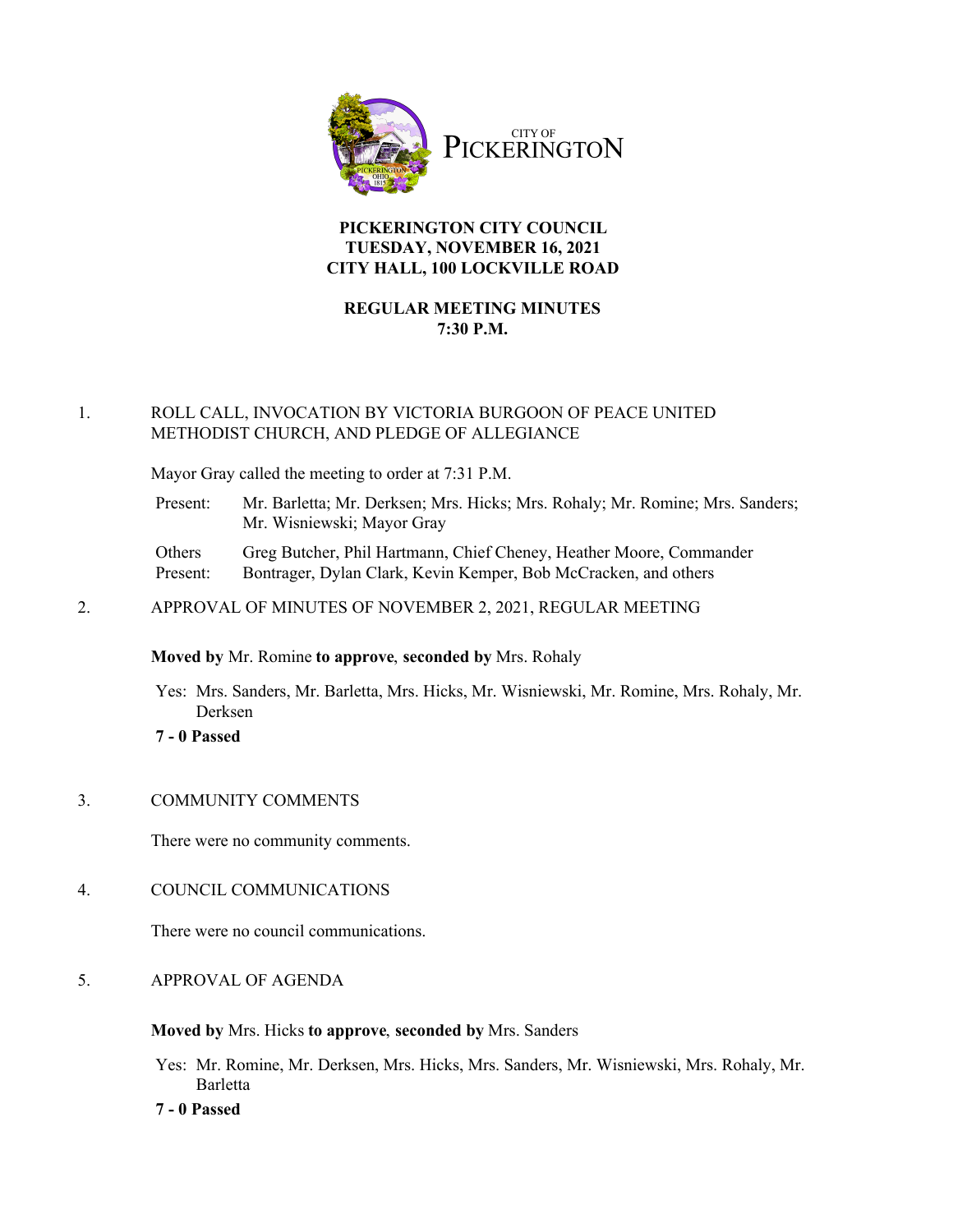## 6. APPROVAL OF CONSENT AGENDA

Eight items on the consent agenda were read into the record. Resolution 2021-13R, a resolution appointing Don Gesick to the Parks and Recreation Board; Resolution 2021-14R, a resolution appointing Danny Dickerson to the Parks and Recreation Board; Resolution 2021-15R, a resolution appointing Tina Hall to the Board of Zoning Appeals; Resolution 2021-16R, a resolution re-appointing Darryl Baker to the Alternative Board and Commission; Resolution 2021-17R, a resolution appointing Crystal Shepherd to the Alternative Board and Commission; Resolution 2021-18R, a resolution appointing Grady Travis VanNess to the Alternative Board and Commission; Resolution 2021-19R, a resolution appointing Randy Hughes to the Planning and Zoning Commission; and Resolution 2021-20R, a resolution authorizing the police department to apply for the 2021-2022 Drug Use Prevention Program Grant (Formerly DARE Grant).

### **Moved by** Mr. Wisniewski **to approve**, **seconded by** Mrs. Rohaly

- Yes: Mrs. Hicks, Mrs. Rohaly, Mrs. Sanders, Mr. Wisniewski, Mr. Romine, Mr. Barletta, Mr. Derksen
- **7 0 Passed**
- 7. REPORTS
	- A. MAYOR

Mayor Gray stated that the Mayor's Court Report had been distributed. Mayor Gray administered the Oath of Office to Officer Dylan Clark.

B. LAW DIRECTOR

Mr. Hartmann stated he had no report but would answer any questions.

C. CITY MANAGER

Mr. Butcher stated he had no report but would answer any questions.

### 8. PROCEDURAL READINGS

A. ORDINANCE 2021-18, "AN ORDINANCE AUTHORIZING THE SALE OF ONE TRIANGLE PARCEL OF LAND CONTAINING 3.00 ACRES BOUNDED GENERALLY BY THE NORFOLK SOUTHERN COMBINED RAILROAD TO THE NORTH, DILEY ROAD TO THE WEST, AND PROPERTY OWNED BY GREATER WORKS CHURCH ON THE SOUTH," **First Reading. (TABLED 08/03/2021)**

**Moved by** Mr. Wisniewski **to remove from the table**, **seconded by** Mrs. Rohaly

Yes: Mrs. Hicks, Mr. Barletta, Mr. Romine, Mr. Wisniewski, Mr. Derksen, Mrs. Rohaly, Mrs. Sanders

**7 - 0 Passed**

**Moved by** Mr. Wisniewski **to adopt. Motion died for the lack of a second.**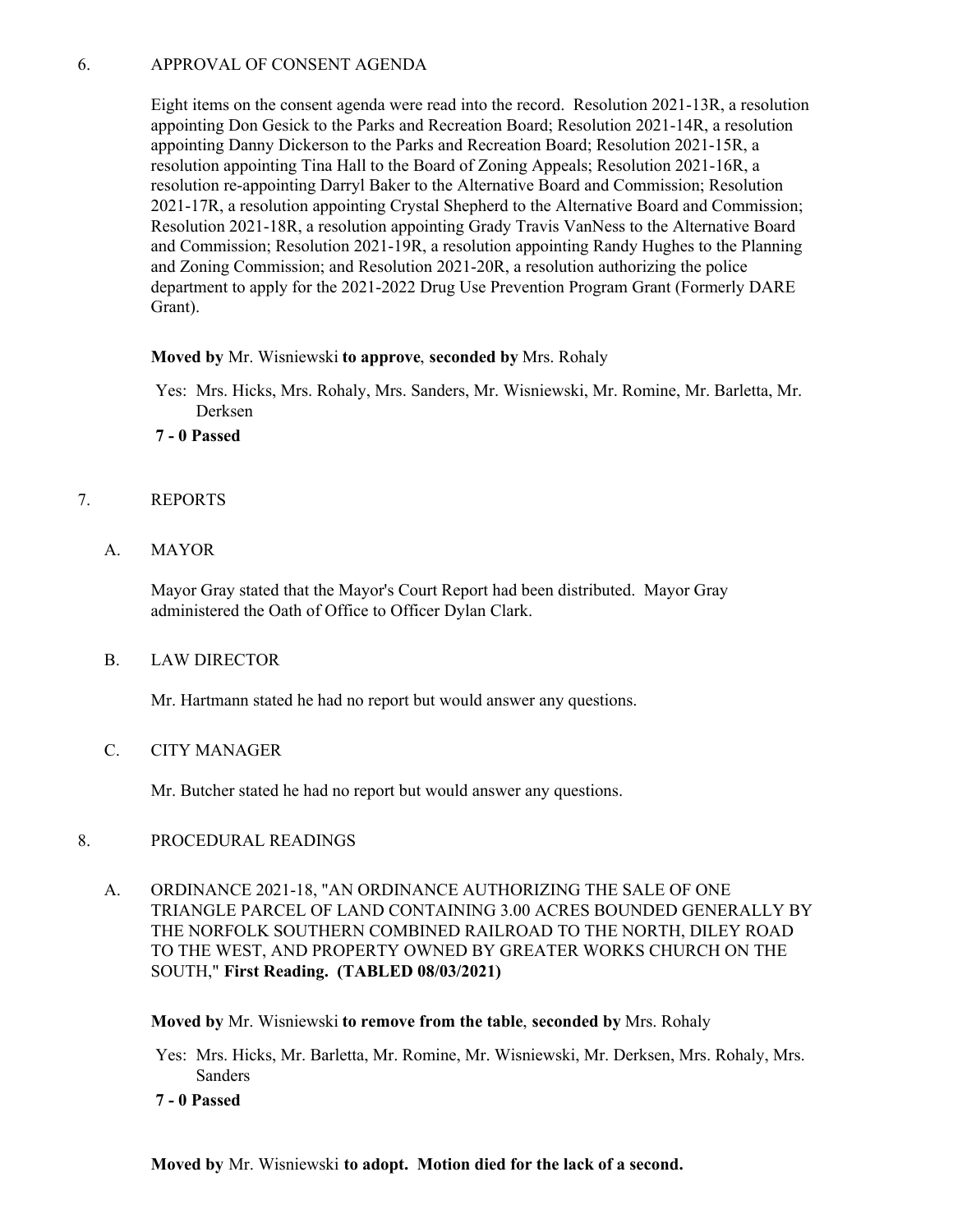### B. **\*RESOLUTION 2021-13R, "A RESOLUTION APPOINTING DON GESICK TO THE PARKS AND RECREATION BOARD," Consent Agenda, Rules Committee.**

**Moved by** Mr. Wisniewski **to approve**, **seconded by** Mrs. Rohaly

- Yes: Mrs. Hicks, Mrs. Rohaly, Mrs. Sanders, Mr. Wisniewski, Mr. Romine, Mr. Barletta, Mr. Derksen
- **7 0 Passed**

#### C. **\*RESOLUTION 2021-14R, "A RESOLUTION APPOINTING DANNY DICKERSON TO THE PARKS AND RECREATION BOARD," Consent Agenda, Rules Committee.**

**Moved by** Mr. Wisniewski **to approve**, **seconded by** Mrs. Rohaly

- Yes: Mrs. Hicks, Mrs. Rohaly, Mrs. Sanders, Mr. Wisniewski, Mr. Romine, Mr. Barletta, Mr. Derksen
- **7 0 Passed**

#### D. **\*RESOLUTION 2021-15R, "A RESOLUTION APPOINTING TINA HALL TO THE BOARD OF ZONING APPEALS," Consent Agenda, Rules Committee.**

**Moved by** Mr. Wisniewski **to approve**, **seconded by** Mrs. Rohaly

- Yes: Mrs. Hicks, Mrs. Rohaly, Mrs. Sanders, Mr. Wisniewski, Mr. Romine, Mr. Barletta, Mr. Derksen
- **7 0 Passed**

### E. **\*RESOLUTION 2021-16R, "A RESOLUTION RE-APPOINTING DARRYL BAKER TO THE ALTERNATIVE BOARD AND COMMISSION," Consent Agenda, Rules Committee.**

**Moved by** Mr. Wisniewski **to approve**, **seconded by** Mrs. Rohaly

- Yes: Mrs. Hicks, Mrs. Rohaly, Mrs. Sanders, Mr. Wisniewski, Mr. Romine, Mr. Barletta, Mr. Derksen
- **7 0 Passed**

## F. **\*RESOLUTION 2021-17R, "A RESOLUTION APPOINTING CRYSTAL SHEPHERD TO THE ALTERNATIVE BOARD AND COMMISSION," Consent Agenda, Rules Committee.**

**Moved by** Mr. Wisniewski **to approve**, **seconded by** Mrs. Rohaly

- Yes: Mrs. Hicks, Mrs. Rohaly, Mrs. Sanders, Mr. Wisniewski, Mr. Romine, Mr. Barletta, Mr. Derksen
- **7 0 Passed**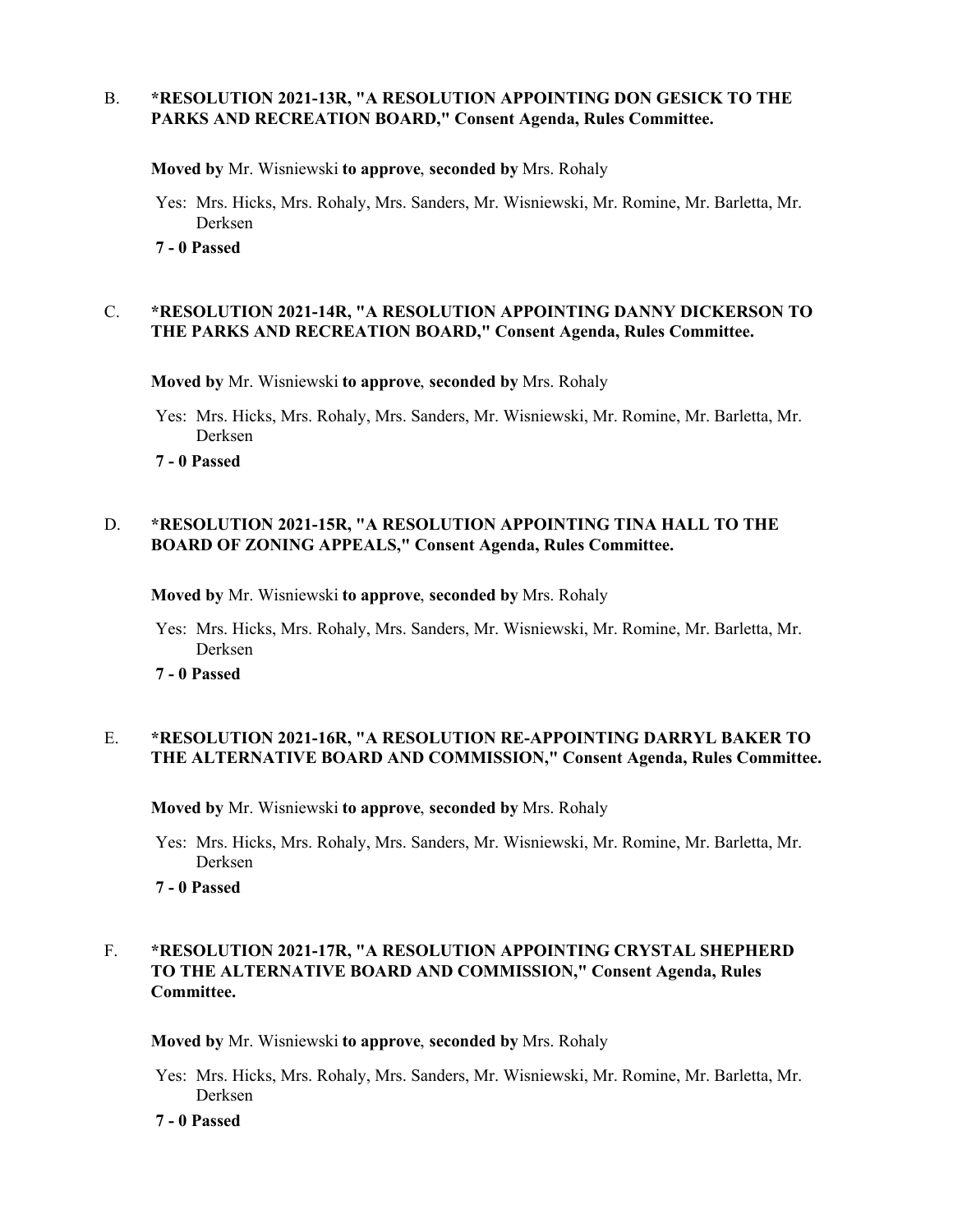### G. **\*RESOLUTION 2021-18R, "A RESOLUTION APPOINTING GRADY TRAVIS VANNESS TO THE ALTERNATIVE BOARD AND COMMISSION," Consent Agenda, Rules Committee.**

**Moved by** Mr. Wisniewski **to approve**, **seconded by** Mrs. Rohaly

- Yes: Mrs. Hicks, Mrs. Rohaly, Mrs. Sanders, Mr. Wisniewski, Mr. Romine, Mr. Barletta, Mr. Derksen
- **7 0 Passed**

### H. **\*RESOLUTION 2021-19R, "A RESOLUTION APPOINTING RANDY HUGHES TO THE PLANNING AND ZONING COMMISSION," Consent Agenda, Rules Committee.**

**Moved by** Mr. Wisniewski **to approve**, **seconded by** Mrs. Rohaly

- Yes: Mrs. Hicks, Mrs. Rohaly, Mrs. Sanders, Mr. Wisniewski, Mr. Romine, Mr. Barletta, Mr. Derksen
- **7 0 Passed**

## I. **\*RESOLUTION 2021-20R, "A RESOLUTION AUTHORIZING THE POLICE DEPARTMENT TO APPLY FOR THE 2021-2022 DRUG USE PREVENTION PROGRAM GRANT (FORMERLY DARE GRANT)," Consent Agenda, Safety Committee.**

**Moved by** Mr. Wisniewski **to approve**, **seconded by** Mrs. Rohaly

Yes: Mrs. Hicks, Mrs. Rohaly, Mrs. Sanders, Mr. Wisniewski, Mr. Romine, Mr. Barletta, Mr. Derksen

**7 - 0 Passed**

J. ORDINANCE 2021-28, "AN ORDINANCE AUTHORIZING THE CITY MANAGER TO ENTER INTO A HEALTH SERVICES AND PLUMBING INSPECTION SERVICES AGREEMENT WITH FRANKLIN COUNTY PUBLIC HEALTH FOR 2022," **Second Reading**, Finance Committee.

The ordinance title was read into the record.

9. LEGISLATIVE READINGS

There were no legislative readings.

10. REFERRAL TO COMMITTEE

There were no referrals to committee.

11. OTHER BUSINESS

No other business was brought forward.